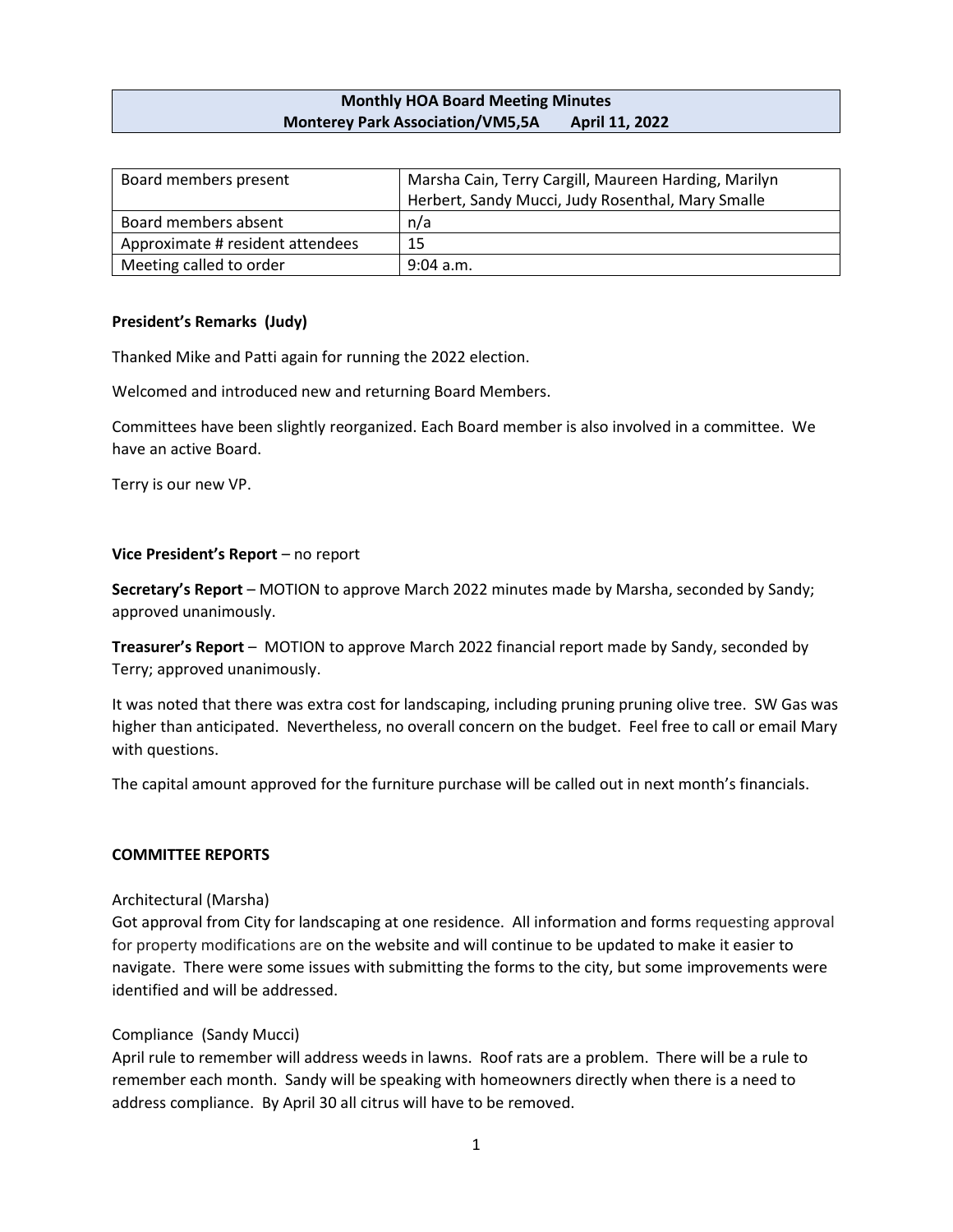Judy recapped residency rules per the CCRs. One owner must be 55 years or older, with a few exceptions such as surviving spouse. The CCR prohibiting having visitors living in the home for an extended period without an owner present was discussed. An example of an exception would be if someone would only be staying for a few days, such as a house sitter. The Board can overrule the requirement regarding non-residents in the house when no owner present. A resident would have to inform the Board to obtain an exception.

## Directory/Contact Information (Joan Jones, Lisa Nolen)

Lisa is new Directory committee member, having transitioned from Maureen. Thanks to all who filled out contact sheet. Directories will be picked up today. Delivery will be started this week. Online password protected directory will be updated this week.

New Resident Orientation – Kathy Hartmann, Carolina Grandestaff, Joan Jones Have a couple of new closing expected soon and will engage with new owners accordingly.

Real Estate (Judy Rosenthal) 2 homes closed so far in 2022, 3 more are in escrow

Street Lighting (Craig Sjodin) No report

Web Page (Beth Minahan) Content improvements are ongoing. Encourage everyone to consult the webpage.

# Pool, Spa, & Grounds (Bill Mucci)

Highlighted additional expense for olive tree trimming, this happens every 2-3 years. Had to replace both the pool and spa lights, the spa light was the original being 11 years old, the spa had to be drained to replace the light, so we now have salt water in the spa.The pool heater has been shut off for the season.

# Ramada Operations (Marilyn Herbert)

Ramada workday occurred last month to clean out and organize the event decorations and clean out the storage sheds to open up room for storing furniture. Thanks to all volunteers who helped on this. Noted the teamwork and respect displayed by the team.

- Library (Ann Lane) Some game items were recently donated, would be great for a game night.
- Maintenance (Sue Carey)

reports that 4/18 the cabinets will be oiled, this is done annually. Also need to let Sue know how many, which chairs to keep versus give away. A tarp to cover them will be good since they get dusty in the storage shed. The new chairs are stackable and will remain in the Ramada.

Reservations/Supplies (Gayle Sjodin) No report